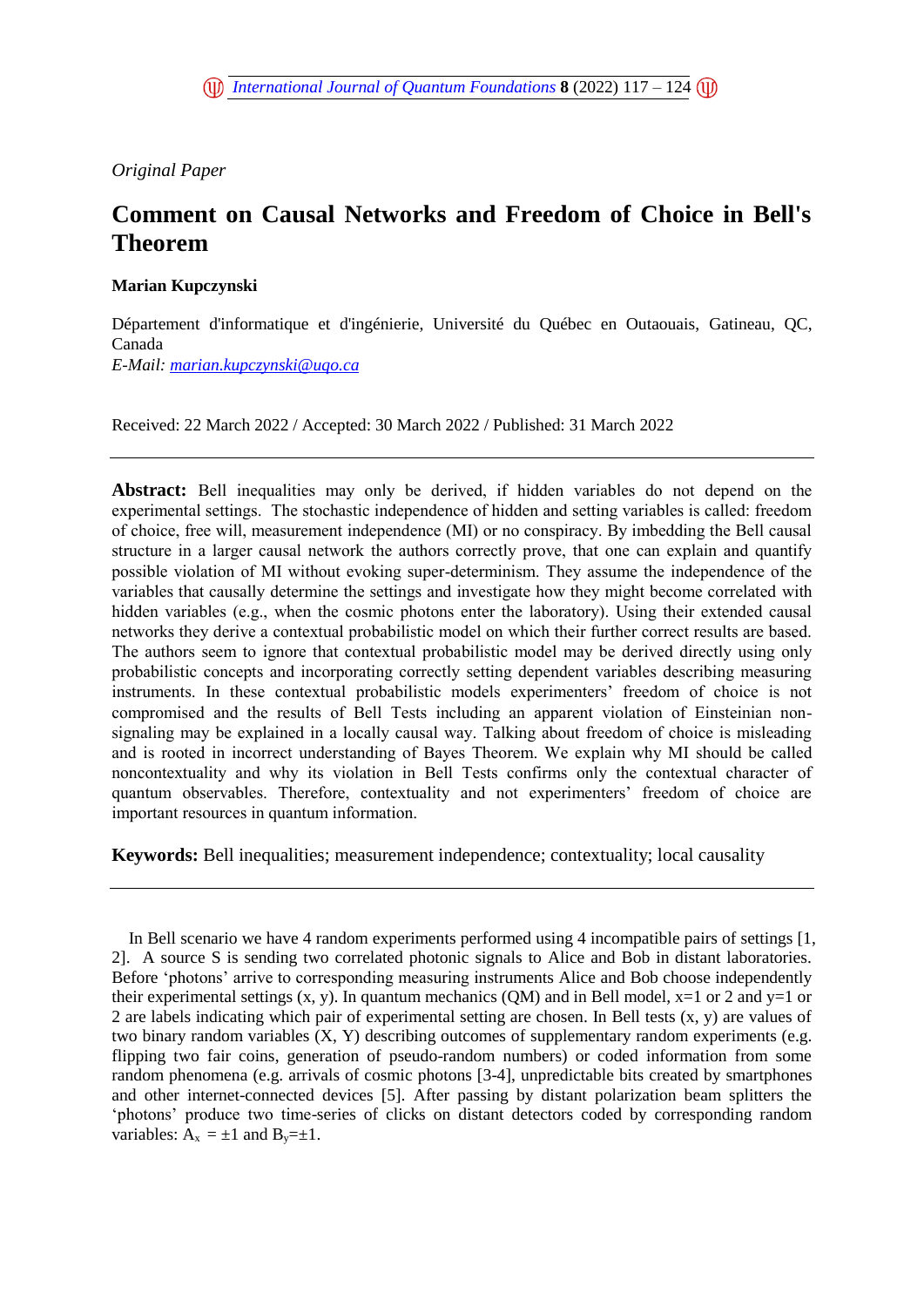In Bell 64 [1,2] local realistic hidden variable model (LRHVM), a source is producing a mixed statistical ensemble  $\Lambda$  of particle pairs carrying strictly correlated properties  $\lambda$  and outcomes  $\pm 1$  are predetermined by these properties for all the settings. The randomness of the outcomes is created at the source and not during the measurement:

$$
E(A_x B_y) = \sum_{\lambda \in \Lambda} A_x(\lambda) B_y(\lambda) p(\lambda)
$$
 (1)

where  $A_x(\lambda) = \pm 1$  and  $B_y(\lambda) = \pm 1$ . According to the model (1), there exists a counterfactual joint probability distribution (JP) of random variables describing the outcomes obtained in all different experimental setting. In particular:

$$
E(A_x A_x B_y B_{y'}) = \sum_{\lambda \in \Lambda} A_x(\lambda) A_{x'}(\lambda) B_y(\lambda) B_{y'}(\lambda) p(\lambda)
$$
 (2)

Using (1) and (2) one derives easily Clauser-Horne-Shimony –Holt (CHSH) inequalities [6]:<br>  $|E(A_xB_y) + E(A_xB_y) + E(A_xB_y) - E(A_xB_y)| \le 2$ . (3)

$$
|E(A_xB_y) + E(A_xB_y) + E(A_xB_y) - E(A_xB_y)| \le 2.
$$
 (3)

As Fine demonstrated [7, 8], CHSH are necessary and sufficient conditions for the existence of a counterfactual JP of  $A_{x}$ ,  $A_{x}$ ,  $B_{y}$  and  $B_{y}$ .

In LRHVM  $[1]$ ,  $\lambda$  describe only entangled 'particle pairs', thus it is reasonable to assume that setting variables and hidden variables in (1) are stochastically independent:

$$
p(x, y, \lambda) = p(x, y) p(\lambda), \ p(x|y|\lambda) = p(x, y), \ p(\lambda|x, y) = p(\lambda).
$$
 (4)

The stochastic independence (4) is called: *no-conspiracy*, *freedom of choice*, *free will* or *measurement independence* (MI) [9]. Since the inequalities (3) are violated for some settings by quantum predictions and by experimental data, it has been debated which assumptions in the model (1) might be relaxed. One might relax locality (e.g.  $A_x = A_x (\lambda, y)$  and  $B_y (\lambda, x)$ ) or relax MI [10, 11, 12] and assume that:  $p(\lambda | x, y) \neq p(\lambda)$ .

 However, the relaxation of locality would allow for spooky influences between distant measuring instruments and  $p(x y | \lambda) \neq p(x, y)$  is often believed to imply the *super-determinism* [13]. Such beliefs are unjustified. As we explained in [14,15] , conditional probabilities in Bayes Theorem do not admit , in general, any causal interpretation and the violation of MI does not constraint *experimenters' freedom of choice*, which is in fact the prerequisite of science.

 We also explained, that MI should be called *noncontextuality* , because it allows to describe random experiments performed in incompatible experimental settings using a counterfactual joint probability distribution (JP) on a unique probability space Λ. The violation of Bell inequalities proves only that pairwise expectations in the inequality (3) are not marginal expectations derived from a non-existing JP [16, 17]. CHSH are simply *noncontextuality inequalities* for 4-cyclic scenarios [18].

 By embedding the Bell causal structure in a larger causal network ,Rafael Chavez et al. [12] prove , that it is not necessary to evoke *super-determinism* in order to justify the violation of MI . They assume the independence of the variables that causally determine the settings and investigate how they might become correlated with hidden variables (e.g., when the cosmic photons enter the laboratory [3, 4]). Using their extended causal networks they derive a contextual probabilistic hidden variable model on which their further correct results are based: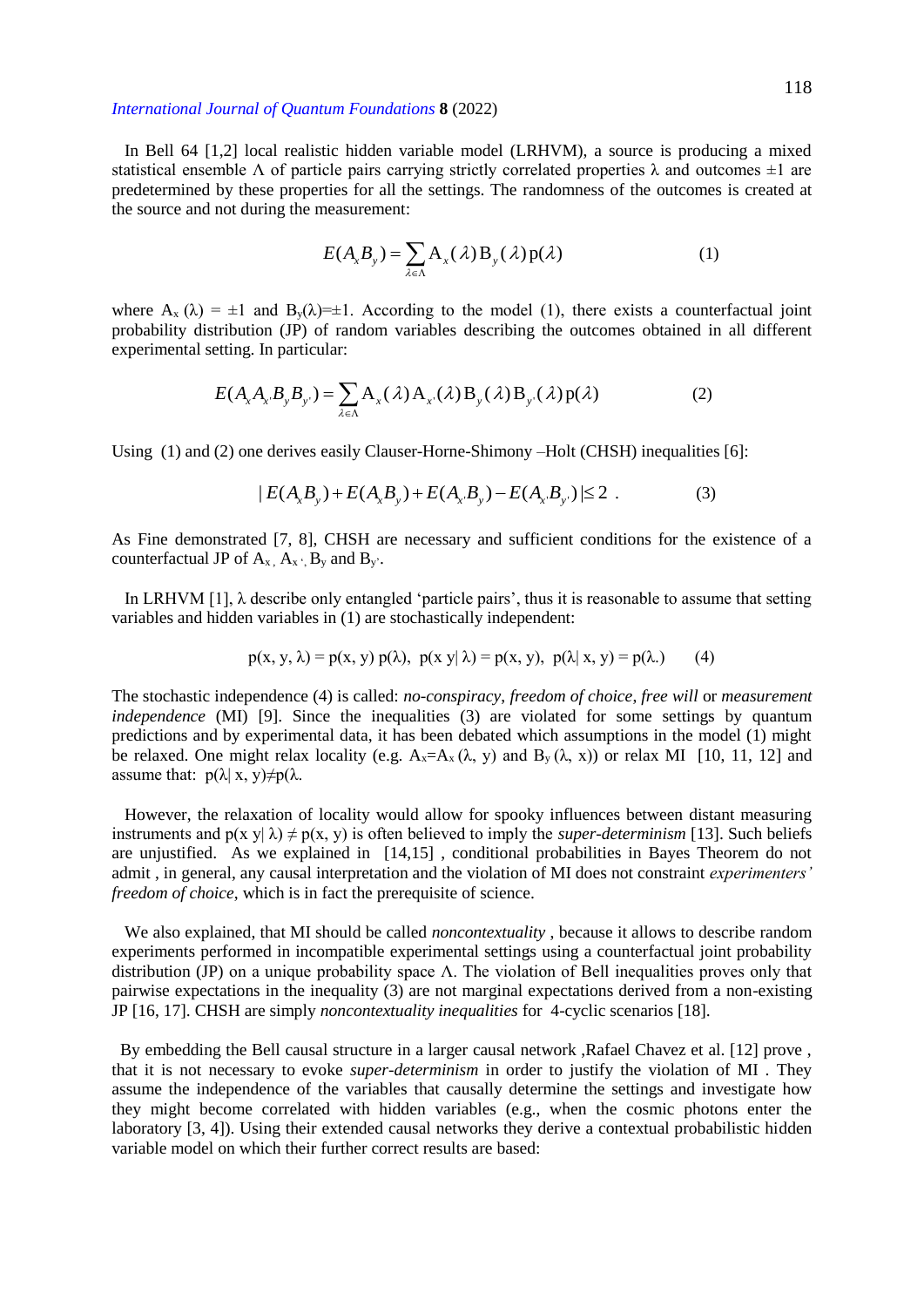$$
p(a,b|x,y) = \sum_{\lambda} p(a|x,\lambda)p(b|y,\lambda)p(\lambda|x,y) \tag{5}
$$

 However, they do not realize that calling the statistical independence (4) *freedom of choice* is misleading. They also seem to ignore, that that the simplest way to justify the contextual probabilistic model (5) is the inclusion of local setting dependent hidden variables describing the measuring instruments at the moment of the their interaction with the correlated photonic signals arriving from the source.

 Such models were proposed several years ago and have been recently updated and reviewed extensively in [15,17]. They provide a locally causal explanation not only of imperfect correlations between distant clicks, but also the explanation of an apparent violation of Einsteinian non-signalling discovered in the data of several Bell Tests [19-22].

 Let us consider a spin polarisation correlation experiment (SPCE) using a protocol similar to that of Weihs et al. [23]. Alice and Bob have each two detectors and register time series of clicks. From raw data one has to extract final samples in order to estimate correlations and perform a Bell test. A detailed discussion, how it is done may be found in [19, 20, 23, 24]. As we explained in [14]:

- 1. Raw time-tagged data are two samples:  $S_A(x, y) = \{(a_k, t_k) | k=1...n_k\}$  and  $S_B(x, y) = \{(b_m, t^m) |i=1...n_v\}$  with  $a_k = \pm 1$  and  $b_m = \pm 1$ .
- 2. Using fixed synchronized time-windows of width W and keeping only time -windows in which there is no click at all or a click on one of Alice's or/and Bob's detectors two new samples are created:  $S_A(x, y, W) = \{a_s | s=1,...N_x\}$ ,  $S_B(x, y, W) = \{b_t | t = 1...N_y\}$  with  $a_s = 0$ ,  $\pm 1$  and  $b_t = 0$ ,  $\pm 1$
- 3. Now by keeping only synchronized time-windows, in which both Alice and Bob observed a click on one of their detectors, new sample of paired outcomes is obtained:  $S'_{AB}(x, y, W) =$  $\{(a_r, b_r) | r=1,...N_{xy}\}$  with  $a_r=\pm 1$  and  $b_r=\pm 1$ .

 Samples, obtained at the step 2, may be described by the following non-signalling contextual hidden variable model

$$
E(A_xB_y) = \sum_{\lambda \in \Lambda_{xy}} A_x(\lambda_1, \lambda_x) B_y(\lambda_2, \lambda_y) p_x(\lambda_x) p_y(\lambda_y) p(\lambda_1, \lambda_2)
$$
(6)

where  $A_x$  ( $\lambda_1$ ,  $\lambda_x$ )=0, $\pm 1$ ,  $B_y$  ( $\lambda_2$ ,  $\lambda_y$ )=0, $\pm 1$ . We have 4 random variables (L<sub>1</sub>,L<sub>2</sub>, L<sub>x</sub>, L<sub>y</sub>)taking values  $\lambda = (\lambda_1, \lambda_2, \lambda_x, \lambda_y)$ , where  $(\lambda_1, \lambda_2)$  describe photonic signals and  $(\lambda_x, \lambda_y)$  the measuring instruments, how they are 'perceived' by the signals at the moment of interaction. Four incompatible experiments are described by probability distributions defined on disjoint hidden variable spaces:

$$
\Lambda_{xy} = \Lambda_{12} \times \Lambda_x \times \Lambda_y ; \Lambda_{x'y} = \Lambda_{12} \times \Lambda_{x'} \times \Lambda_y ; \Lambda_{xy'} = \Lambda_{12} \times \Lambda_x \times \Lambda_{y'} ; \Lambda_{x'y'} = \Lambda_{12} \times \Lambda_{x'} \times \Lambda_{y'} \tag{7}
$$

where  $\Lambda_x \cap \Lambda_{x'} = \Lambda_y \cap \Lambda_{y'} = \emptyset$ . Probability distributions of hidden variables depend on the settings:  $p(\lambda | x, y) = p_x(\lambda_x) p_y(\lambda_y)$  and:

$$
p(a,b \mid x,y) = \sum_{\lambda \in \Lambda_{ab}} p_x(\lambda_x) p_y(\lambda_y) p(\lambda_1, \lambda_2)
$$
 (8)

where  $\Lambda_{ab} = {\lambda \epsilon \Lambda_{xy} | A_x(\lambda_1, \lambda_x) = a$  and  $B_x(\lambda_2, \lambda_y) = b}$ . Using the model (6-8) one may not derive CHSH.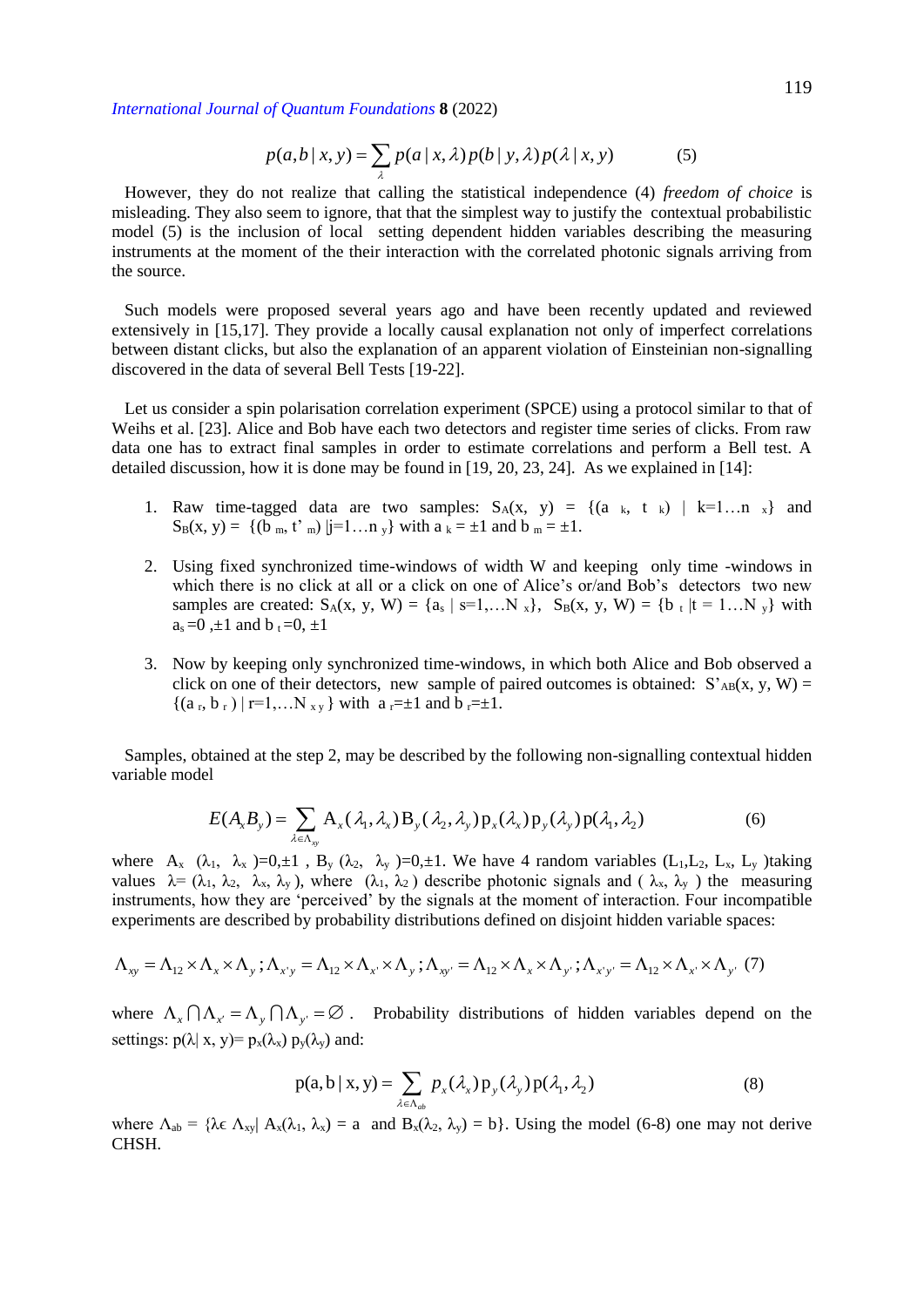In order to perform Bell Test (3) the samples obtained in the step 3 have to be used. From (6-8): we easily derive required expectations:

$$
E(A_x B_y | A_x B_y \neq 0) = \sum_{\lambda \in \Lambda_{xy}^+} A_x(\lambda_1, \lambda_x) B_y(\lambda_2, \lambda_y) p_{xy}(\lambda)
$$
(9)

$$
E(A_x \mid A_x B_y \neq 0) = \sum_{\lambda \in \Lambda'_{xy}} A_x(\lambda_1, \lambda_x) p_{xy}(\lambda)
$$
 (10)

$$
E(\mathbf{B}_{y} | A_{x}B_{y} \neq 0) = \sum_{\lambda \in \Lambda_{xy}^{+}} B_{y}(\lambda_{1}, \lambda_{y}) \mathbf{p}_{xy}(\lambda)
$$
 (11)

where  $p_{xy}(\lambda) = p_x(\lambda_x) p_y(\lambda_y) p(\lambda_1, \lambda_2)$ ,  $\Lambda_{xy} = \Lambda_1 \times \Lambda_2 \times \Lambda_x \times \Lambda_y$ and

$$
\Lambda_{xy}^2 = \left\{ \lambda \, \dot{\sigma} \, \Lambda_{xy} \, | \, A_x \big( \lambda_1, \, \lambda_x \big) \neq 0 \, , \, B_y \big( \lambda_2, \, \lambda_y \big) \neq 0 \right\} . \tag{12}
$$

The model (9-12) allows explaining the reported violation of Einsteinian non-signalling:  
\n
$$
E(A_x | A_x B_y \neq 0) \neq E(A_x | A_x B_y \neq 0); E(B_y | A_x B_y \neq 0) \neq E(B_y | A_x B_y \neq 0)
$$
 (13)

 This apparent violation of non-signalling does not prove the nonlocality of Nature, it is the result of the setting dependent post -selection (PSL) of events, such that both Alice and Bob register clicks on one of their detectors in corresponding synchronized time-windows.

 The model (6-13) contains enough free parameters to fit experimental data [17] and to reproduce any violation of the inequality (3). The violation of CHSH inequality is not surprising, because it may not be derived for the pairwise expectations defined by (9).

 The inequalities (13) prove that random variables describing the data obtained in the step 3 are inconsistently connected, thus a rigorous description of Bell Test should be done using the *Contextuality –by- Default* (CbD) approach of Dzhafarov and Kujala [25-28]. In CbD , random variables measuring the same content in different contexts are *stochastically unrelated* and they are labelled by contexts in which they are measured.

Therefore in Bell Tests we do not have a 4- cyclic system  $X = \{A_x, A_x, B_x, B_x\}$  of 4 random variables but a system  $X' = \{A_{xy}, A_{xy'}, B_{xy}, B_{x'y}, A_{x'y}, A_{x'y'}, B_{xy'}\}$  of 8 binary inconsistently connected random variables :  $E(A_{xy}) \neq E(A_{xy'})$ ,...  $E(B_{xy'}) \neq E(B_{x'y'})$  [15]. The only inequality which may be derived for these random variables without additional assumptions is:

$$
S' = E(A_{xy}B_{xy}) + E(A_{xy}B_{xy}) + E(A_{x'y}B_{x'y}) - E(A_{x'y}B_{x'y}) \le 4
$$
 (14)

where  $E(A_{xy}B_{xy}) = E(A_xB_y | A_xB_y \neq 0)$  etc. By imposing maximal couplings between observables measuring the same content in different contexts one derives more restrictive inequalities, which may be compared with the experimental data [15].

 There is an intimate relation between probabilistic models and experimental protocols [16, 29]. Let us analyze this relationship in the contextual model  $(6-8)$ . For each setting  $(x, y)$ , we have 4 random variables  $(X, Y, A_x, B_y)$  describing observed outcomes;  $(x, y, a_x, b_y)$  and 4 hidden random variables: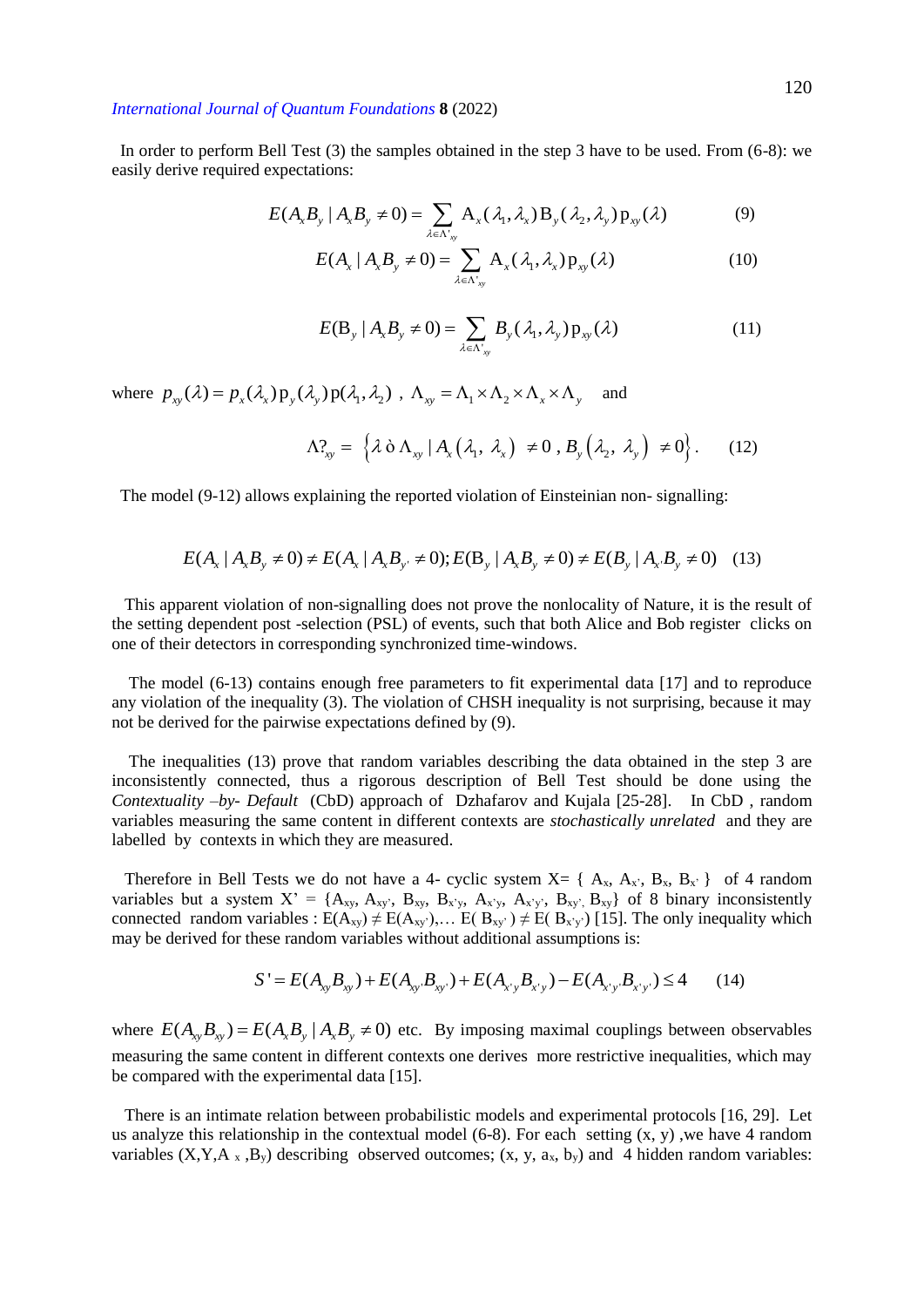$(L_1, L_2, L_x, L_y)$  taking values  $(\lambda_1, \lambda_2, \lambda_x, \lambda_y)$ , The experimental protocol may be subdivided into the following "random experiments'':

- 1. Generate variables  $(\lambda_1, \lambda_2) \in \Lambda_{12}$  describing and an entangled pair.
- 1. Generate labels (x, y).
- 2. Generate variables  $\lambda_x \in \Lambda_x$  and  $\lambda_y \in \Lambda_y$  describing the instruments.
- 3. Evaluate:  $a_x = A_x(\lambda_1, \lambda_x)$  and  $b_y = B_y(\lambda_2, \lambda_y)$ .
- 4. Output: x, y,  $a_x$ ,  $b_y$ .

 The setting variables X, Y are causally independent from **all** other random variables. They also do not stochastically depend on  $L_1$  and  $L_2$ . The variables  $L_1$  and  $L_2$  are stochastically dependent. The variables  $A_x$ ,  $B_y$  are causally independent, but are stochastically dependent. The setting variables  $(X, Y)$  and instrument variables  $(L_x, L_y)$  are also stochastically dependent:

$$
p(\lambda) = p_x(\lambda_x) p_y(\lambda_y) p(x, y) p(\lambda_1, \lambda_2) = p(x, y, \lambda) \Rightarrow p(x, y | \lambda) = \frac{p(x, y, \lambda)}{p(\lambda)} = 1
$$
 (15)

It does not mean that the experimenters' freedom of choice is compromised. It means only: if a "hidden event"  $\{\lambda_1, \lambda_2, \lambda_x, \lambda_y\}$  "happened", thus the settings  $(x, y)$  were chosen.

 Therefore, the stochastic independence of setting and hidden variables (4) should be called *noncontextuality* and not *freedom of choice*. A much more detailed discussion of MI, Bayes Theorem and its implications may be found in [14].

 Misleading terminology is a source of speculations about *super-determinism*, *retro-causation*, and *quantum nonlocality* not only on the social media but also in serious scientific journals. It is high time to understand that adding the instrument variables is the simplest explanation of statistical dependence of setting and hidden variables.

 Some incorrectly believe that Bell rejected this solution in 1970, because after averaging over instrument variables in (6), CHSH inequalities may still be derived [30]. However he did not realized, that after such averaging the resulting probabilistic model describes different random experiments with experimental protocols which are impossible to implement [14, 17, 29].

 Long time ago, several authors explained, that the violation of Bell inequalities proved only, that incompatible spin polarization correlation experiments do not allow for a *noncontextual* description in terms of a joint probability on a unique probability space e.g. [7, 8, 16. 31-37] *.*

*We* cited here only few papers more references may be found in [17] and in the papers cited therein.

 Bell inequalities were proven assuming *predetermination of experimental results*, called also *local realism* or *counterfactual definiteness* (CFD). The inequalities are violated, thus as Peres [38] resumed : *unperformed experiments have no results*.

 The results do not exist because in quantum mechanics measuring instruments play an active role. Nieuwenhuizen [39.40] pointed out that LRHVM suffered from incurable *contextuality loophole* , because this model did not include correctly variables describing measuring instruments.

 Some authors claim that inequalities are violated because of *quantum nonlocality*. Khrennikov [41] clearly explained that *quantum nonlocality* is a misleading notion, which should be abandoned.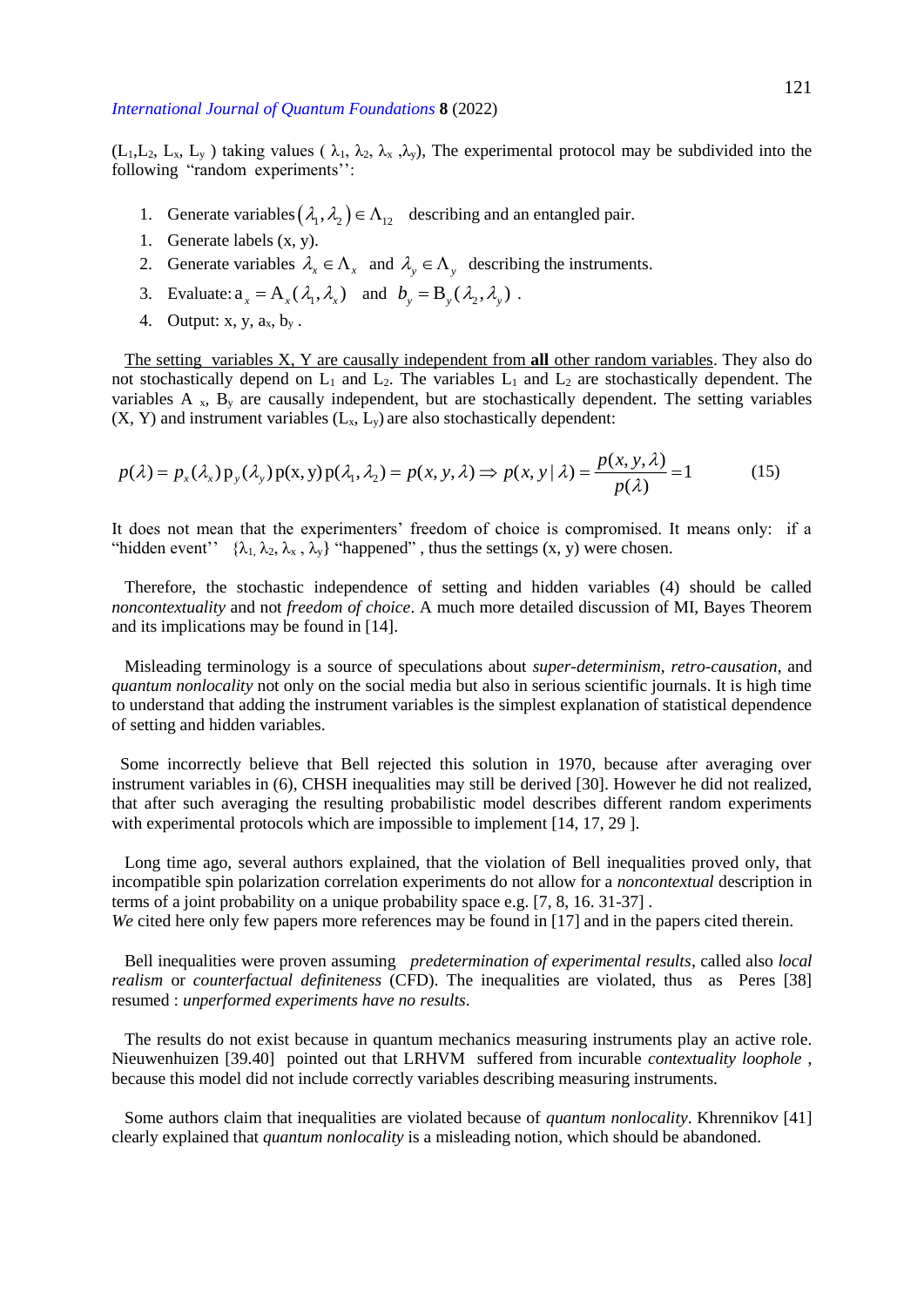Therefore the important resource in quantum information is not the violation of *freedom of choice* , as it was called in [11,12], but *contextuality*. It is consistent with the contextual character of quantum observables, Bohr's complementarity [44] and *KS-contextuality* [45].

 *Experimenters' freedom of choice* is the prerequisite of science and the violation of inequalities in various Bell Tests does not allow doubting in its validity.

## **References**

- 1. J. S. Bell, "On the Einstein Podolsky Rosen paradox," Physics Physique Fizika **1**, 195 (1964).
- 2. J.S. Bell, *Speakable and unspeakable in quantum mechanics*. Cambridge, UK: Cambridge University Press (2004).
- 3. J. Handsteiner, A. S. Friedman, D. Rauch, J. Gallicchio, B. Liu, H. Hosp, J. Kofler, D. Bricher, M. Fink, C. Leung, et al., "Cosmic Bell test measurement settings from Milky Way stars," Phys. Rev. Lett. **118**, 060401 (2017).
- 4. D. Rauch, J. Handsteiner, A. Hochrainer, J. Gallicchio, A. S. Friedman, C. Leung, B. Liu, L. Bulla, S. Ecker, F. Steinlechner, et al., "Cosmic Bell test using random measurement settings from high-redshift quasars," Phys. Rev. Lett. **121**, 080403 (2018).
- 5. BIG Bell Test Collaboration and others, "Challenging local realism with human choices," Nature **557**, 212 (2018).
- 6. J. F. Clauser, M. A. Horne, A. Shimony, and R. A. Holt, "Proposed experiment to test local hidden-variable theories," Phys. Rev. Lett. **23**, 880 (1969).
- 7. A. Fine , "Hidden variables, joint probability and the Bell inequalities,"Phys. Rev. Lett.**48**, 291- 295(1982).
- 8. A. Fine, "Joint distributions, quantum correlations, and commuting observables," J. Math. Phys. **23**, 1306-1310(1982).
- 9. W. Myrvold , M. Genovese and A. Shimony , "Bell's Theorem", The Stanford Encyclopedia of Philosophy(Fall 2020 Edition), Edward N. Zalta (ed.), URL = <https://plato.stanford.edu/archives/fall2020/entries/bell-theorem/>.
- 10. M.J.W. Hall, "Local deterministic model of singlet state correlations based on relaxing
- measurement independence", Phys.Rev.Lett.**105**, 250404. doi:10.1103/PhysRevLett.105.250404). 11. P. Blasiak, E. M. Pothos, J. M. Yearsley, C. Gallus, and E. Borsuk, "Violations of locality and free choice are equivalent resources in Bell experiments," Proc. Nat. Ac. Sci. **118**, e2020569118 (2021).
- 12. R. Chaves, G. Moreno,E. Polino, D.Poderini, I. Agresti, A. Suprano, M. R. Barros, G. Carvacho, E.Wolfe, A.Canabarro, R. W. Spekkens, and F. Sciarrino,"Causal Networks and Freedom of Choice in Bell's Theorem," PRX Quantum (2021)2040323, DOI: 10.1103/PRXQuantum.2.040323.
- 13. S. Hossenfelder and T. Palmer, "Rethinking superdeterminism," Front. Phys. **8**, 139 (2020).
- 14. M. Kupczynski, "Can we close the Bohr-Einstein quantum debate?," Phil.Trans.R.Soc.A., 2017, 20160392., DOI: 0.1098/rsta.2016,0392.
- 15. M. Kupczynski, "Contextuality-by-Default Description of Bell Tests: Contextuality as the Rule and Not as an Exception," Entropy 2021, 23(9), 1104; [https://doi.org/10.3390/e23091104.](https://doi.org/10.3390/e23091104)
- 16. M. Kupczynski,"Bertrand's paradox and Bell's inequalities," Phys.Lett. A**121**, 205-207(1987).
- 17. M. Kupczynski, "Is the Moon there when nobody looks: Bell inequalities and physical reality," Front. Phys., 23 September 2020 | https://doi.org/10.3389/fphy.2020.00273 (2020).
- 18. M. Araujo, M.T. Quintino., C. Budroni, M.T. Cunha., and A. Cabello , "All noncontextuality inequalities for the n-cycle scenario," Phys. Rev. A. **88**, 022118 (2013).
- 19. G. Adenier and A. Khrennikov., "Is the fair sampling assumption supported by EPR experiments,? J .Phys. B: Atom. Mol. Opt. Phys. **40**, 131-141(2007).
- 20. H. De Raedt , F. Jin , and K. Michielsen , "Data analysis of Einstein-Podolsky-Rosen-Bohm laboratory experiments,'' Proc. of SPIE 8832, 88321N1-11(2013).